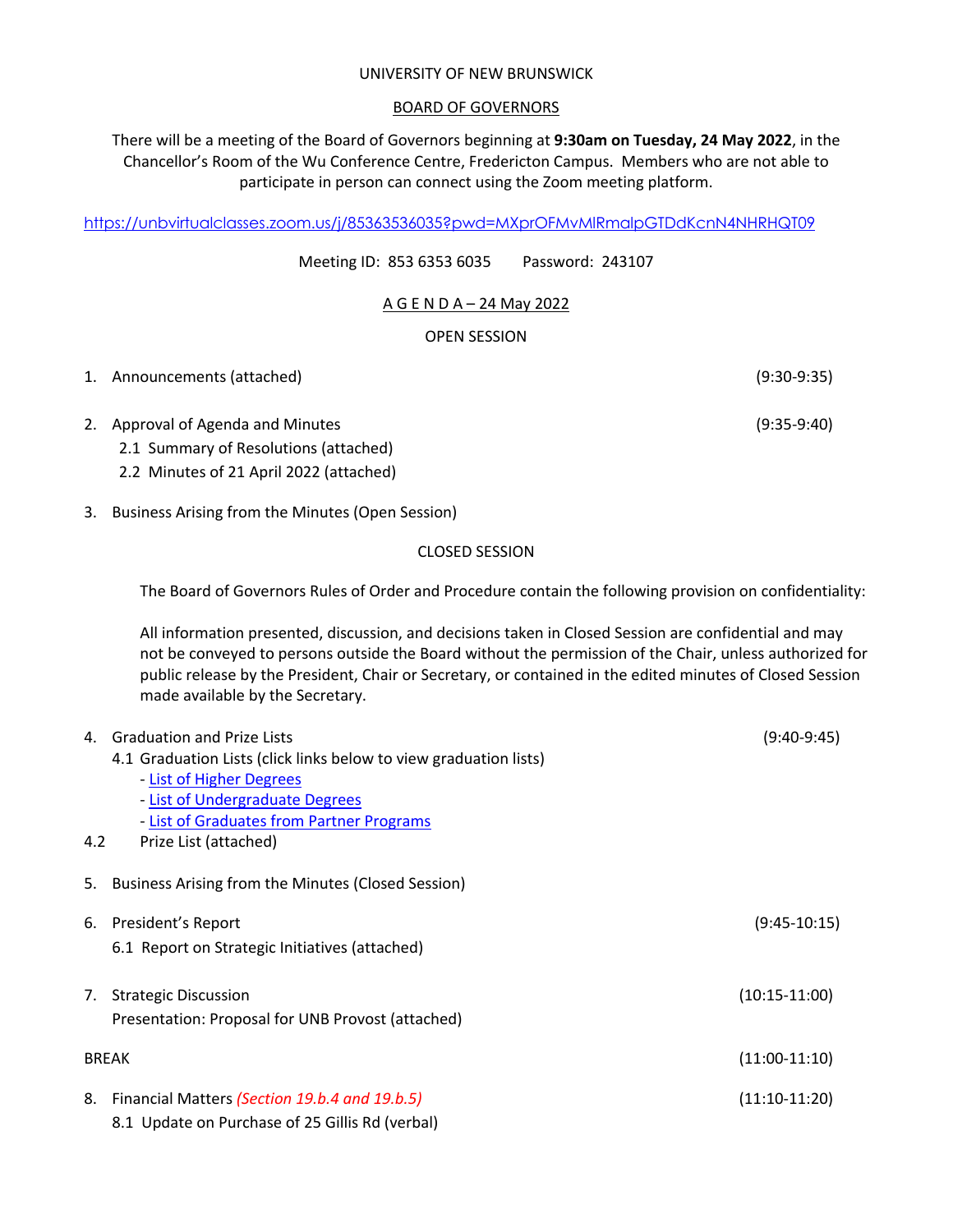| 9.                                                                                             | Consent Agenda Matters (Closed Session)<br>$(11:20-11:25)$                                 |                                                       |  |  |  |
|------------------------------------------------------------------------------------------------|--------------------------------------------------------------------------------------------|-------------------------------------------------------|--|--|--|
|                                                                                                | 9.1 Board Advancement Committee - Closed (attached) (Section 19.b.4)                       |                                                       |  |  |  |
|                                                                                                | 9.2 Board Audit Committee – Closed (attached) (Section 19.b.4)                             |                                                       |  |  |  |
| 9.3 Board Executive Committee - Closed (attached) (Sections 19.b.1, 19.b.2, 19.b.4 and 19.b.9) |                                                                                            |                                                       |  |  |  |
|                                                                                                | 9.4 Board Finance and Properties Committee – Closed (attached) (Section 19.b.4 and 19.b.5) |                                                       |  |  |  |
|                                                                                                | 9.5 Board Human Resources Committee - Closed (attached) (Section 19.b.9)                   |                                                       |  |  |  |
|                                                                                                | 9.6 Board Nominating and Review Committee - Closed (attached) (Section 19.b.4)             |                                                       |  |  |  |
|                                                                                                | 9.7 Faculty and Staff Lists (Section 19.b.2)                                               |                                                       |  |  |  |
|                                                                                                | 9.7.1                                                                                      | UNB Fredericton (attached)                            |  |  |  |
|                                                                                                | 9.7.2                                                                                      | UNB Saint John (attached)                             |  |  |  |
|                                                                                                |                                                                                            | 9.8 University Awards (Section 19.b.2)                |  |  |  |
|                                                                                                | 9.8.1                                                                                      | Report of the Professor Emeritus Committee (attached) |  |  |  |
| 10. Advancement Committee (Section 19.b.4)<br>$(11:25-11:35)$                                  |                                                                                            |                                                       |  |  |  |
|                                                                                                |                                                                                            | 10.1 Update on Fundraising (see item 9.1)             |  |  |  |
|                                                                                                | 11. Board Nominating & Review Committee Report<br>$(11:35-11:45)$                          |                                                       |  |  |  |
|                                                                                                | 11.1 Appointment of Member Appointed by the Board (see item 9.6)                           |                                                       |  |  |  |

12. Other Business (Closed Session)

## OPEN SESSION

13. Senates' Business (Please note a summary report of Senates' Business for the (11:45-12:00) May meetings of the Fredericton and Saint John Senates will be circulated in advance of the meeting. In addition, the reports relating to items of Senates' Business are available to Board members on SharePoint. This is an extensive package.)

| 13.1 |                                      | 16 May 2022 (attached)                                                                |  |  |
|------|--------------------------------------|---------------------------------------------------------------------------------------|--|--|
|      | Joint Senates' Items for Information |                                                                                       |  |  |
|      |                                      | 13.1.1 President's Report                                                             |  |  |
|      |                                      | Saint John Senate Items for Information                                               |  |  |
|      |                                      | 13.1.2 Report of the Senate Non-Credit Curriculum Committee                           |  |  |
|      |                                      | 13.1.3 Motions on implementation of Provost Model                                     |  |  |
|      |                                      | Joint Senates' Items for Approval                                                     |  |  |
|      |                                      | 13.1.4 Report of the Academic Policy & Procedures Committee                           |  |  |
|      |                                      | 13.1.5 Report of the Undergraduate Scholarships Committee                             |  |  |
|      |                                      | 13.1.6 Report of the School of Graduate Studies                                       |  |  |
|      |                                      | 13.1.7 Certificates and Diplomas                                                      |  |  |
|      |                                      | 13.1.8 Report of the Joint Senate Admissions Committee                                |  |  |
|      |                                      | 13.1.9 Report of the Teaching Awards Committee                                        |  |  |
|      |                                      | 13.1.10 Terms of Reference for the President's Medal and Distinguished Service Awards |  |  |
|      |                                      | Fredericton Senate Items for Approval                                                 |  |  |
|      |                                      | 13.1.11 Report of the Academic Planning Committee                                     |  |  |
|      |                                      | 13.1.12 Report of the Fredericton Senate Admissions Committee                         |  |  |
|      |                                      | 13.1.13 Report of the Senate Curriculum Committee                                     |  |  |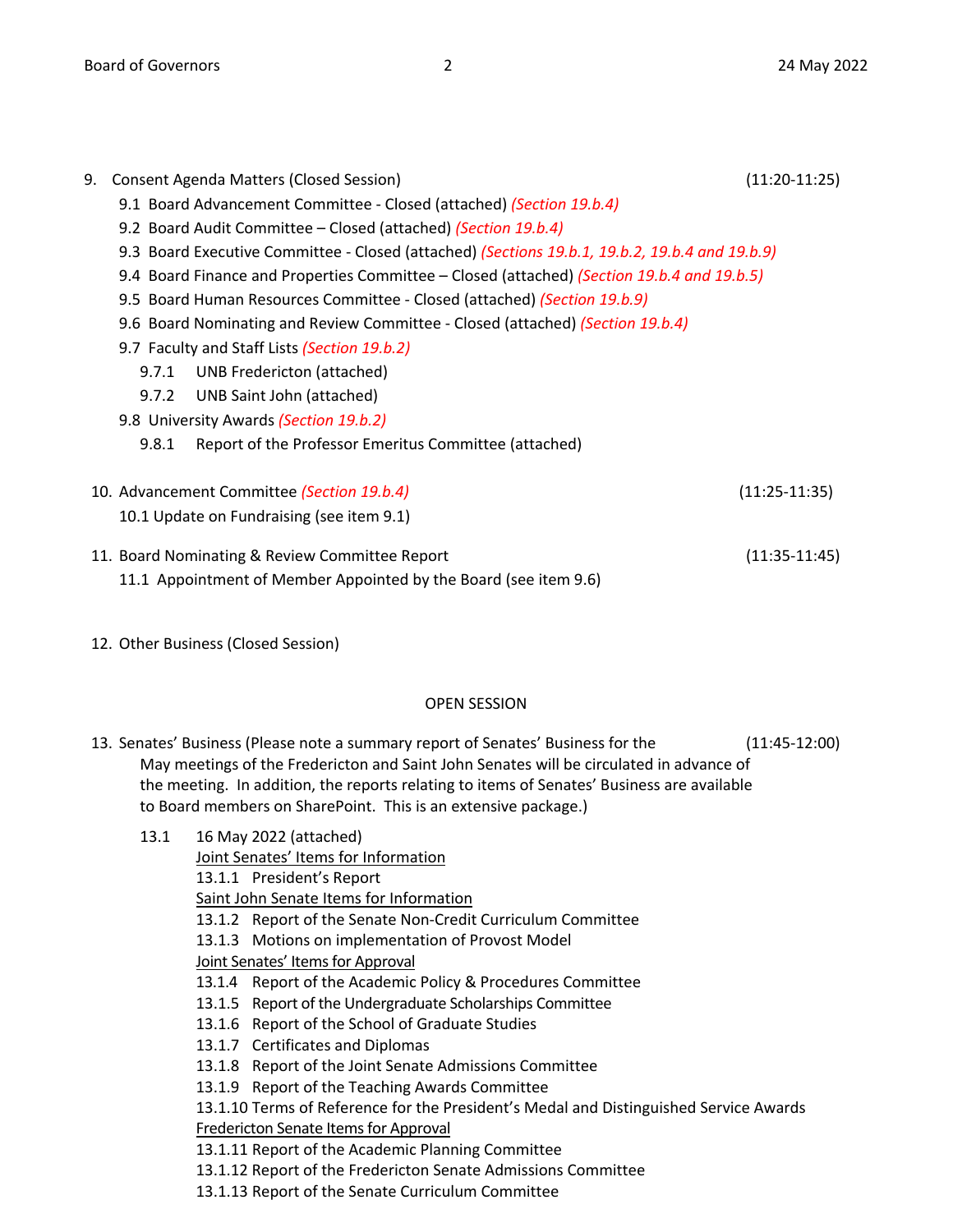|                          | Saint John Senate Item for Approval                                |                 |
|--------------------------|--------------------------------------------------------------------|-----------------|
|                          | 13.1.14 Report of the Academic Planning & Resources Committee      |                 |
|                          | 13.1.15 Report of the Senate Curriculum Committee                  |                 |
| 13.2                     | 19 May 2022 (to be posted)                                         |                 |
|                          | Joint Senates' Items for Approval                                  |                 |
|                          | 13.2.1 Proposal for Administrative Restructuring                   |                 |
|                          | (Note: This matter will be discussed under item 7.)                |                 |
| 14. Board Chair's Report |                                                                    | $(12:00-12:05)$ |
|                          | 15. Consent Agenda Matters (Open Session)                          | $(12:05-12:10)$ |
|                          | 15.1. Board Advancement Committee -Open (see item 9.1)             |                 |
|                          | 15.2. Board Audit Committee - Open (see item 9.2)                  |                 |
|                          | 15.3. Board Executive Committee - Open (see item 9.3)              |                 |
|                          | 15.4. Board Finance and Properties Committee - Open (see item 9.4) |                 |
|                          | 14.5. Board Nominating and Review Committee -Open (see Item 9.6)   |                 |
|                          | 16. Other Business (Open Session)                                  |                 |
|                          | <b>CLOSED SESSION</b>                                              |                 |
|                          | 16. In Camera Meeting with the President                           | $(12:10-12:15)$ |
|                          | 17. In Camera Meeting of Voting Board Members                      | $(12:15-12:20)$ |
| 17.1                     | Report of the Executive Compensation Committee (verbal)            |                 |
| 18. Adjournment          |                                                                    |                 |
|                          | 19. Additional Opportunity for In Camera Discussion (not minuted)  |                 |
|                          | Sarah J. DeVarenne,                                                |                 |
|                          | Secretary                                                          |                 |